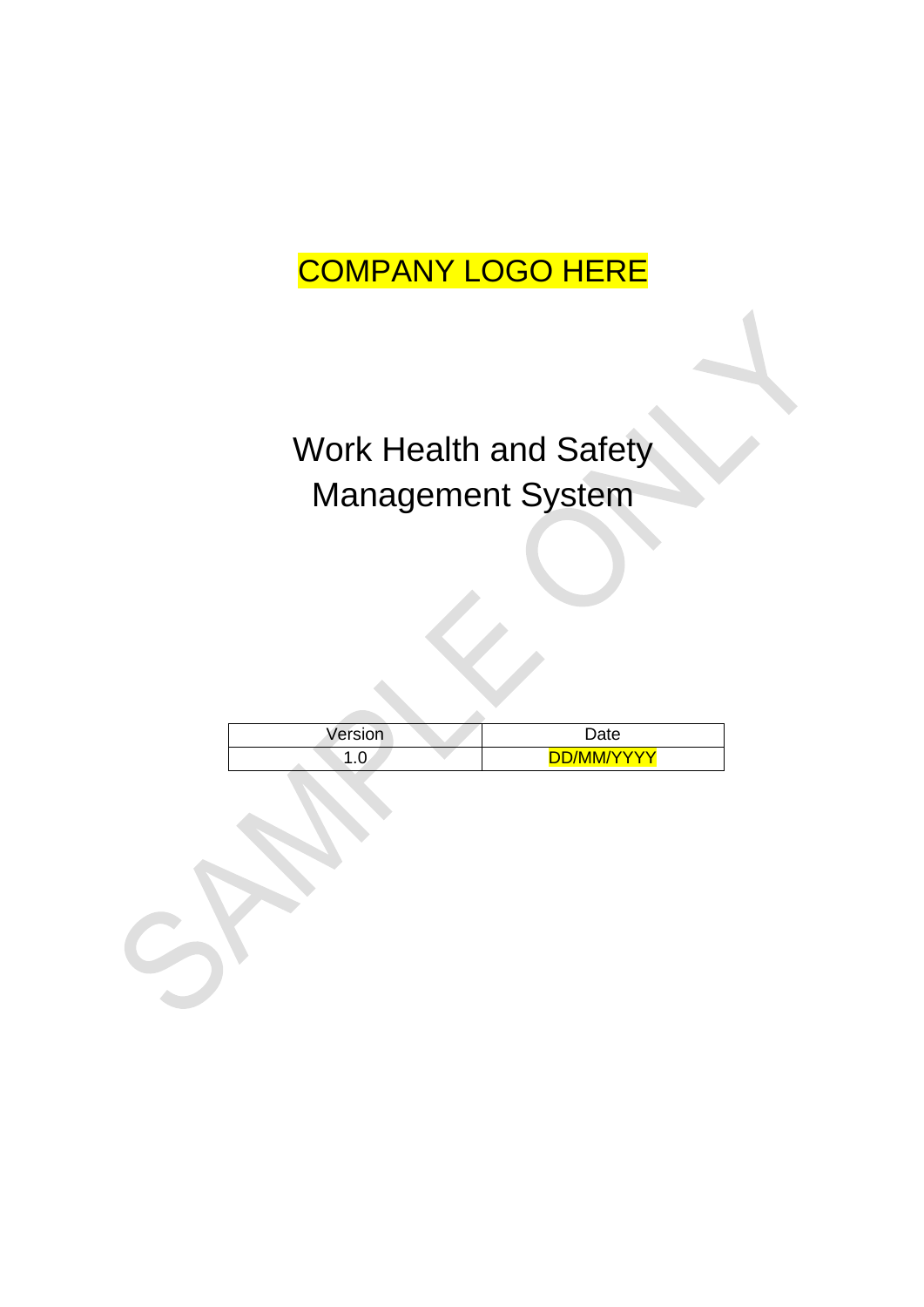#### **Document Change Control**

| Version | Date      | Author      | <b>Summary of Changes</b> | Approved by     |
|---------|-----------|-------------|---------------------------|-----------------|
| 1.0     | DD/MMYYYY | <b>Name</b> | <b>Issued Manual</b>      | <b>Director</b> |
| 2.0     |           |             |                           |                 |
| 3.0     |           |             |                           |                 |
| 4.0     |           |             |                           |                 |
| 5.0     |           |             |                           |                 |
| 6.0     |           |             |                           |                 |
| 7.0     |           |             |                           |                 |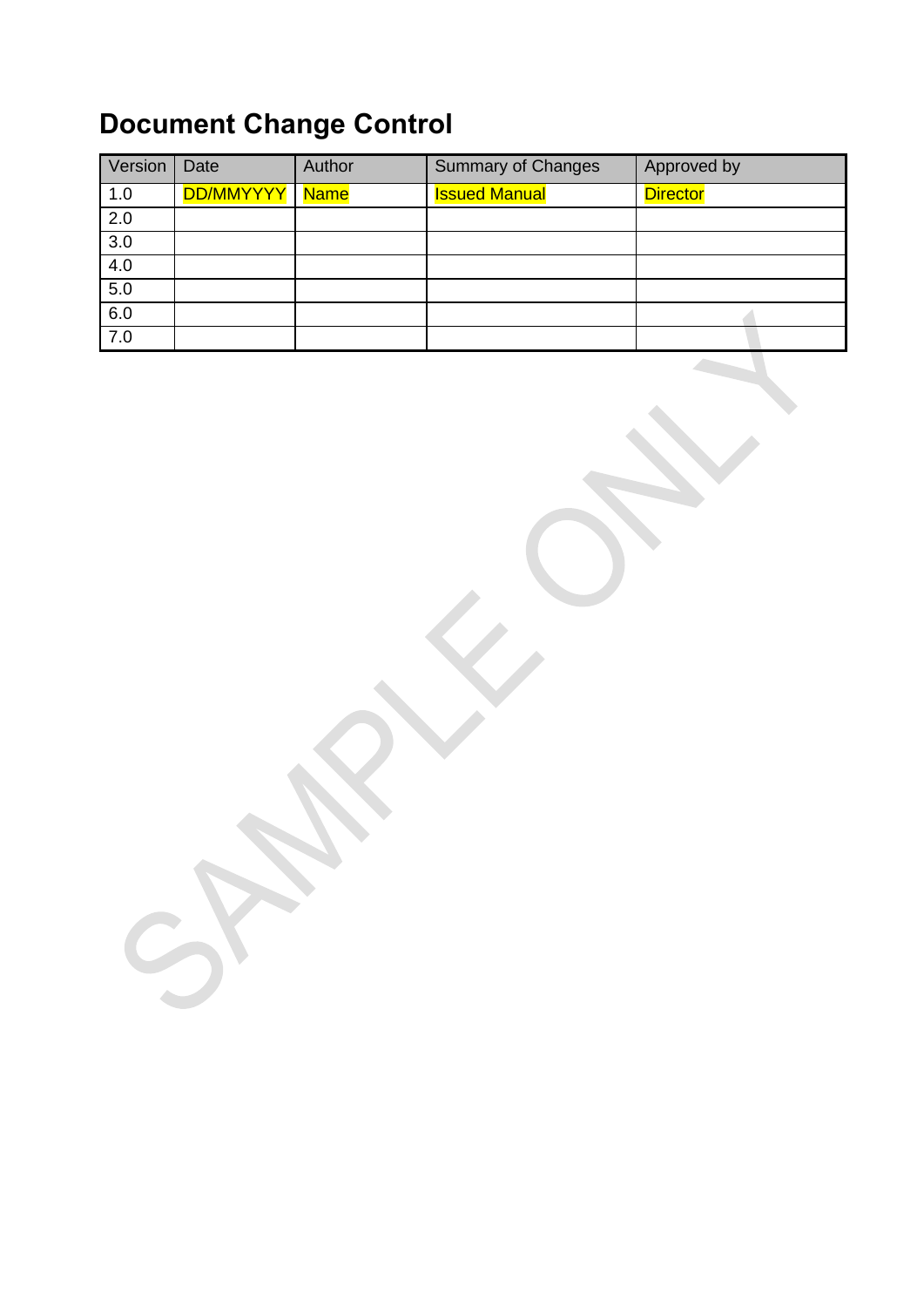### <span id="page-2-0"></span>**Table of Contents**

| 1.0  |                                                                                          |  |  |  |  |
|------|------------------------------------------------------------------------------------------|--|--|--|--|
| 1.1  |                                                                                          |  |  |  |  |
| 1.2  |                                                                                          |  |  |  |  |
| 2.0  |                                                                                          |  |  |  |  |
| 3.0  |                                                                                          |  |  |  |  |
| 3.1  |                                                                                          |  |  |  |  |
| 4.0  |                                                                                          |  |  |  |  |
| 5.0  |                                                                                          |  |  |  |  |
| 5.1  |                                                                                          |  |  |  |  |
| 5.2  |                                                                                          |  |  |  |  |
| 5.3  |                                                                                          |  |  |  |  |
| 6.0  |                                                                                          |  |  |  |  |
| 7.0  |                                                                                          |  |  |  |  |
| 8.0  | RISK IDENTIFICATION, ASSESSMENT, AND MANAGEMENT ERROR! BOOKMARK NOT DEFINED.             |  |  |  |  |
| 8.1  |                                                                                          |  |  |  |  |
| 9.0  |                                                                                          |  |  |  |  |
| 9.1  |                                                                                          |  |  |  |  |
| 10.0 |                                                                                          |  |  |  |  |
| 10.1 |                                                                                          |  |  |  |  |
| 11.0 |                                                                                          |  |  |  |  |
| 12.0 |                                                                                          |  |  |  |  |
| 12.1 |                                                                                          |  |  |  |  |
| 12.2 | HAZARD AND RISK REGISTER. <b>MARKET AND THE READER IN A SERVEY BOOKMARK NOT DEFINED.</b> |  |  |  |  |
| 13.0 |                                                                                          |  |  |  |  |
| 13.1 |                                                                                          |  |  |  |  |
| 13.2 |                                                                                          |  |  |  |  |
| 13.3 |                                                                                          |  |  |  |  |
| 14.0 |                                                                                          |  |  |  |  |
| 14.1 |                                                                                          |  |  |  |  |
| 15.0 |                                                                                          |  |  |  |  |
| 15.1 |                                                                                          |  |  |  |  |
| 15.2 |                                                                                          |  |  |  |  |
| 16.0 |                                                                                          |  |  |  |  |
| 16.1 |                                                                                          |  |  |  |  |
| 16.2 |                                                                                          |  |  |  |  |
| 17.0 |                                                                                          |  |  |  |  |
| 17.1 |                                                                                          |  |  |  |  |
| 18.0 |                                                                                          |  |  |  |  |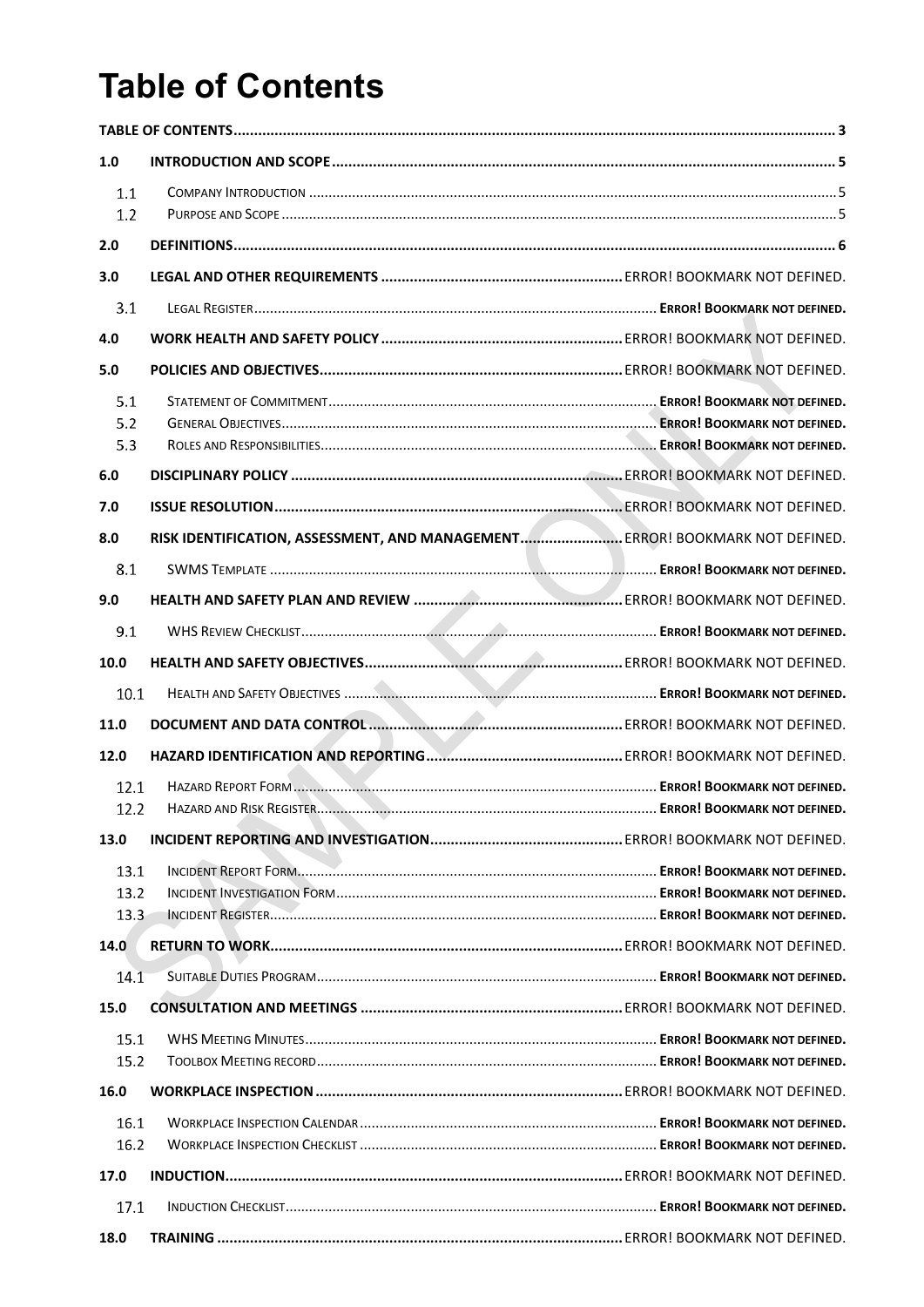| 18.1 |  |
|------|--|
| 18.2 |  |
| 18.3 |  |
| 19.0 |  |
| 19.1 |  |
| 19.2 |  |
| 20.0 |  |
| 20.1 |  |
| 20.2 |  |
| 21.0 |  |
| 22.0 |  |
| 22.1 |  |
| 22.2 |  |
| 23.0 |  |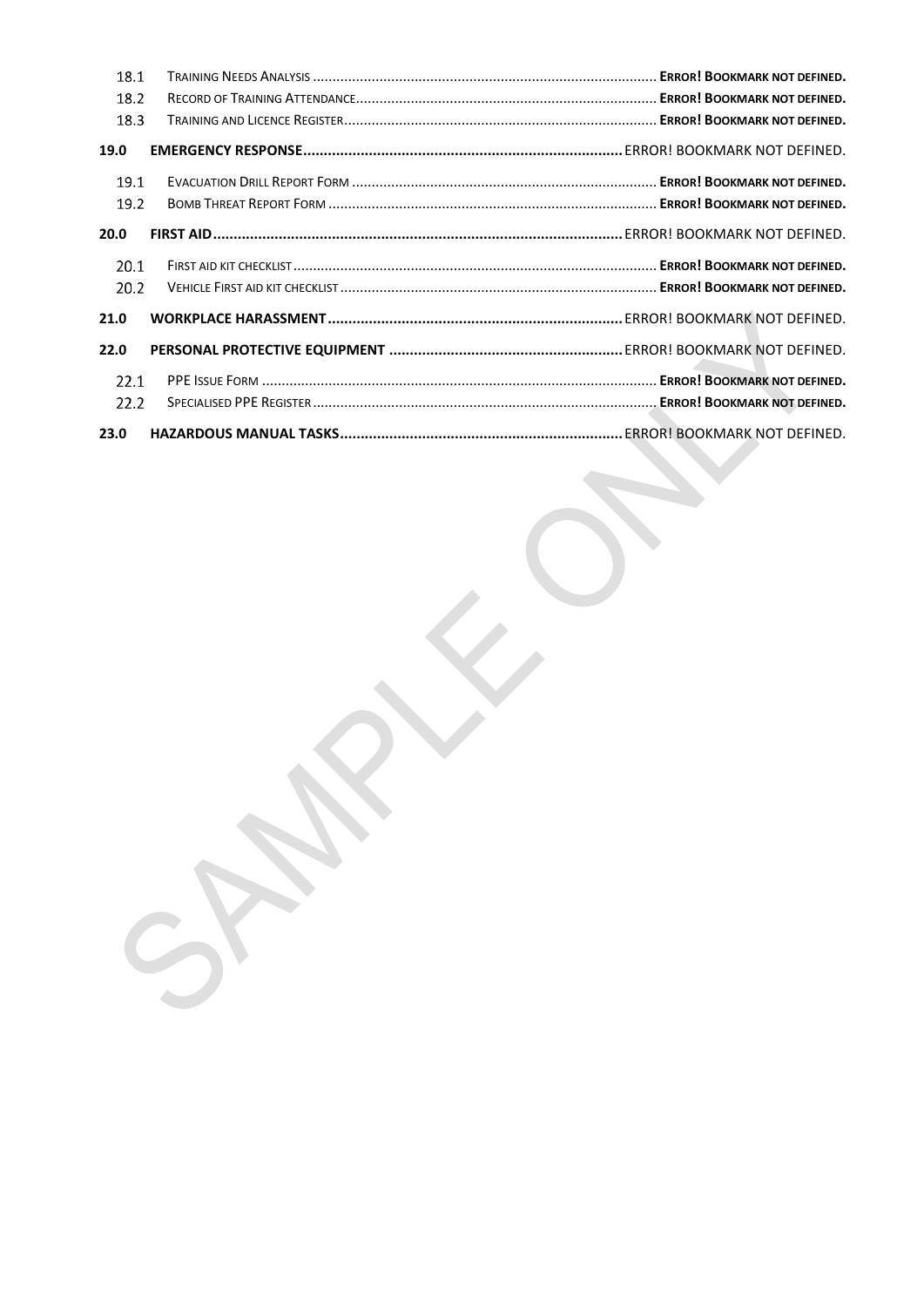### <span id="page-4-0"></span>1.0 Introduction and Scope

#### <span id="page-4-1"></span> $1.1$ *Company Introduction*

Company Name is committed to providing a quality service to our clients and developing long term relationships to ensure the best outcomes for our clients, and our company.

Customer Focus is very important to the clients we work for. We understand this and are committed to maintaining our client relationships. Every attempt is made to represent the client in the best possible manner.

#### <span id="page-4-2"></span>*Purpose and Scope*   $1.2$

The purpose of this WHS Manual is to establish and maintain an effective health and safety management system. Company Name is committed to implementing a structured approach to workplace health and safety to achieve a consistently high standard of safety performance through continual improvement.

This Plan will assist in meeting its obligations in accordance with work health and safety legislation.

This Plan applies all officers and workers and to other persons at risk from work carried out at workplaces at Company Name, client and other sites and offices.

Failure to comply with the requirements of this Plan may lead to disciplinary action.

This Management System is based on Australian Standard AS4801:2001 - Occupational Health and Safety Management Systems and has been developed to align with legislative and client WHS requirements and special conditions as noted in specific contracts.

This system will be regularly reviewed as part of our continual improvement process and more frequent reviews will take place in response to legislative changes, or changes to the organisation.

A copy of the WHS Act and Regulations, as well as relevant Standards and Codes will be available to all workers.